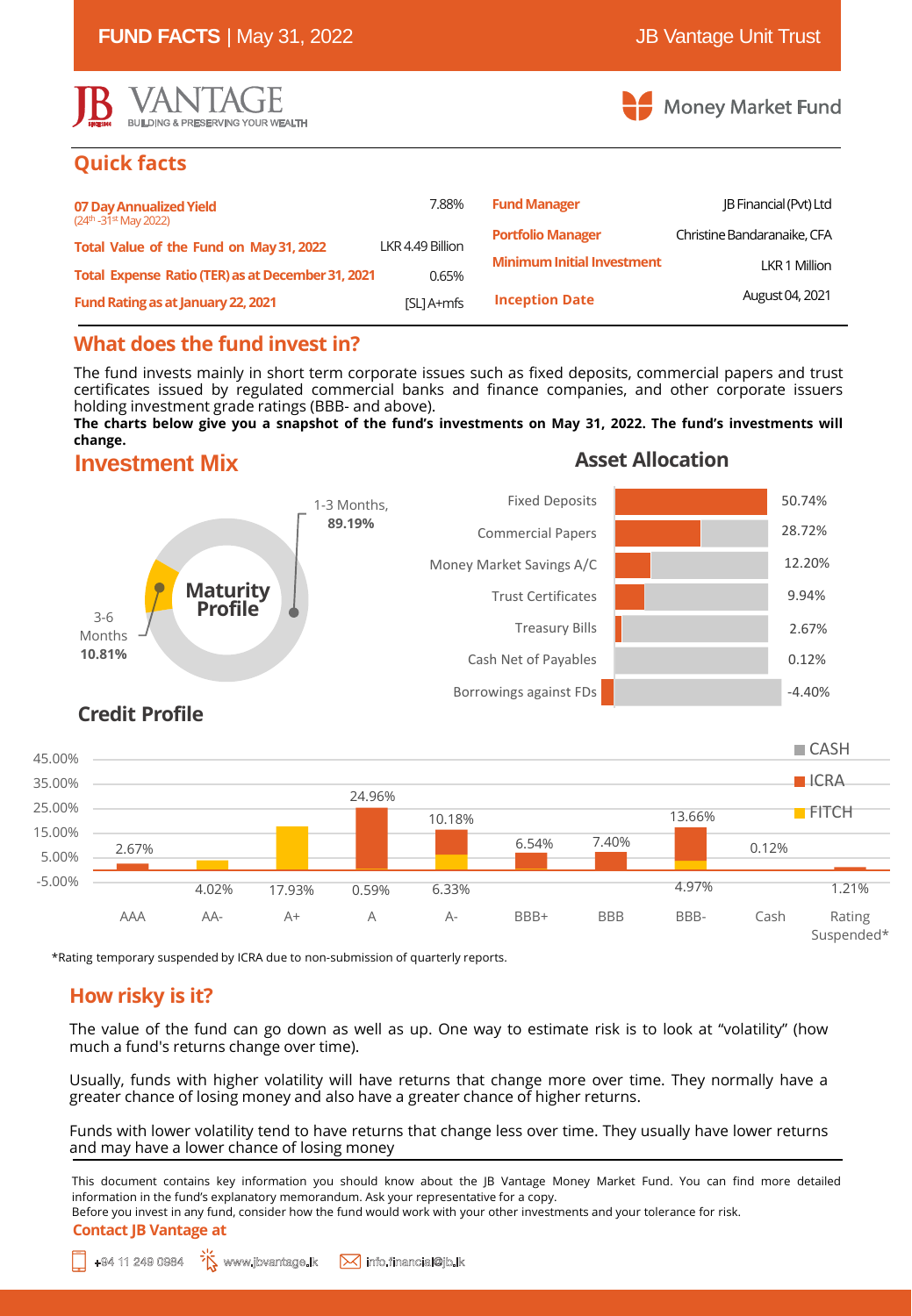**FUND FACTS** | May 31, 2022 **JB** Vantage Unit Trust





## **Risk Rating**

Money market funds are generally expected to be a low risk investment category when compared to equity funds. This is due to the high credit worthiness, liquidity and shorter maturity of the investments. However the return earned on units of the fund will change in line with changes in current interest rates attributable to the underlying investments.

For more information about the specific risks that can affect the fund's returns, see the sections entitled "What are the risks of investing in the fund?" and "Who should invest in the fund?" in the fund's explanatory memorandum.



\*Compared to equity funds

### **Year-by-year returns**

**Fund Rating**

ICRA Lanka Limited has assigned the rating of [SL] +A (mfs) (pronounced as Sri Lanka A mutual fund scheme) to the JB Vantage Money Market Fund. Schemes with this rating are considered to have adequate degree of safety regarding timely receipt of payments from the investments that they have made.

#### **No guarantees**

Like most mutual funds, this fund is not guaranteed or insured. You may not get back the amount of money you invest.

## **How has the fund performed?**

This section tells you how the fund has performed over the past 10 years. The returns are after all fees and expenses have been deducted.

The 07-day annualized yield is 7.88% (24 – 31 May 2022), It tells investors what the fund would yield in a year, based on the returns earned in a 07-day period.

This chart shows how the fund has performed over the past 10 completed calendar years and the Year to Date return for 2022. The fund's price dropped in value in none of the 10 years.

The range of returns and change from year to year can help you assess how risky the fund has been in the past. It does not tell you how the fund will perform in the future.



\*The Year to Date (YTD) return for 2011 has been calculated for the period from 04 August 2011 to 30 December 2011 (annualized) \*\*Benchmarks for the MMF is the NDB-CRISIL 91 Day T Bill index. The NDBIB-CRISIL 91day T Bill index seeks to capture the performance of 91 Day T-Bill in Sri Lanka's government securities market.

\*\*\*The Year to Date (YTD) return for 2022 shows the return as at May 31, 2022 (annualized)

#### **Best and worst 03-month returns**

This table shows the best and worst returns of the fund in a 03-month period (non annualized return) since inception. The best and worst 03-month returns could be higher or lower in the future. Consider how much of a loss you could afford to take in a short period of time.

|                       | *NDB-CRISIL<br>91d Current Return<br>Yield |       | 3 months ending   | If you invested LKR 1 million at the beginning of<br>the 03-month period |
|-----------------------|--------------------------------------------|-------|-------------------|--------------------------------------------------------------------------|
| <b>Best Return</b>    | 2.91%                                      | 3.65% | 31 May, 2013      | Your investment would rise to LKR 1,036,540.07                           |
| <b>Worst Return</b>   | 0.10%                                      | 1.64% | 30 November, 2021 | Your investment would rise to LKR 1,016,353.03                           |
| <b>Current Return</b> | 0.95%                                      | 1.98% | 31 May, 2022      | Your investment would rise to LKR 1,019,845.60                           |

\*Benchmarks for the MMF is the NDB-CRISIL 91 Day T -Bill index. The NDBIB-CRISIL 91d T Bill index seeks to capture the performance of 91 Day T-Bill in Sri Lanka's government securities market.

Disclaimer: Current yield is variable and subject to change. Past performance of the fund should not be taken as indicative **of its future performance. Investors are advised to read and understand the Explanatory Memorandum.**